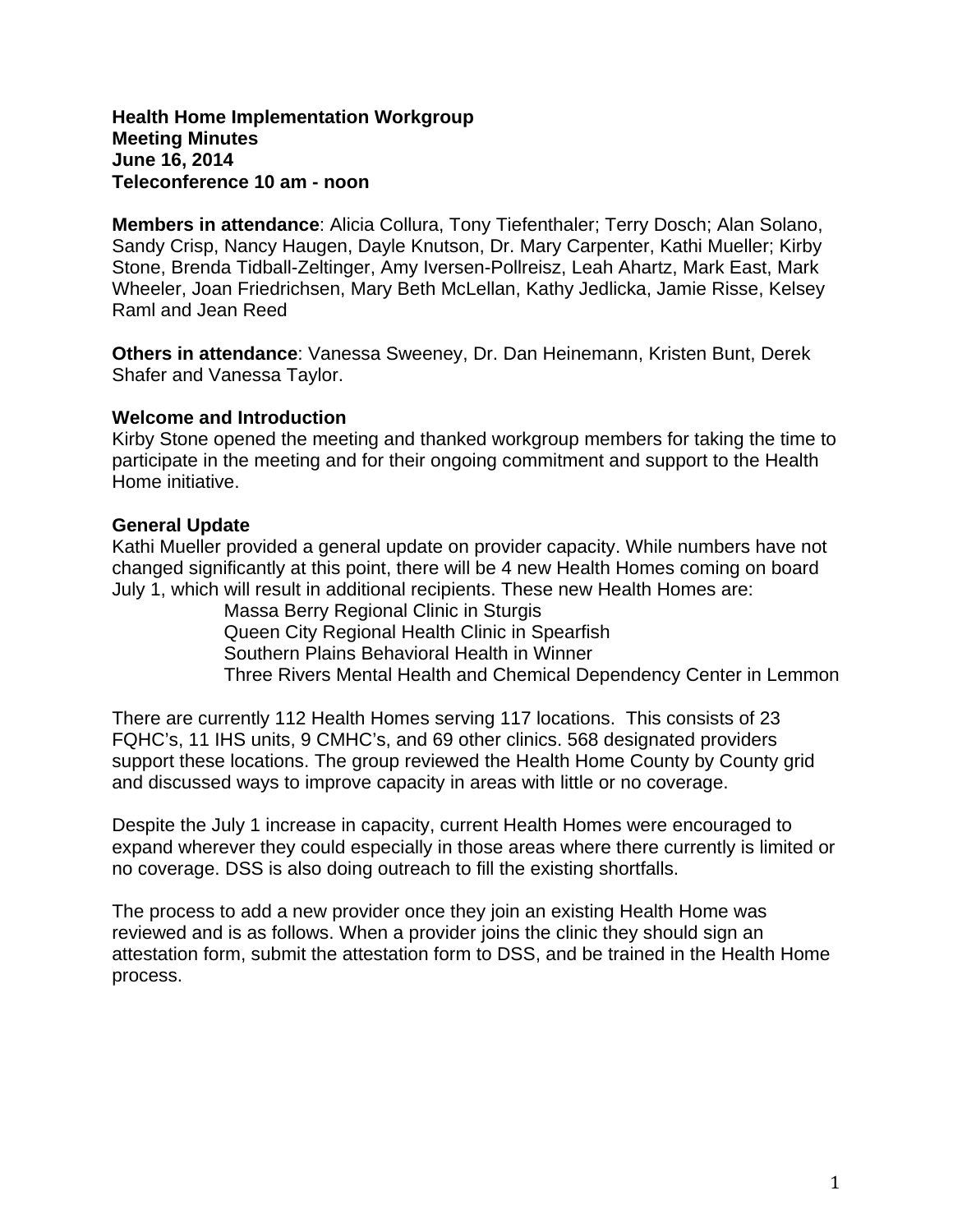As of the May 2014 payment date, there were 5,847 Health Home recipients. The breakdown is as follows.

| <b>Type HH</b>       | Tier 1 | <b>Tier2</b> | Tier 3 | Tier 4 | Total |
|----------------------|--------|--------------|--------|--------|-------|
| <b>CMHC</b>          |        | 316          | 427    | 96     | 846   |
| <b>IHS</b>           | 6      | 958          | 578    | 277    | 1,819 |
| <b>Other Clinics</b> | 79     | 1820         | 889    | 394    | 3,182 |
| Total                | 92     | 3,094        | 1,894  | 767    | 5,847 |

The group was encouraged to complete the manual tiering document as appropriate to ensure individuals who need Health Home services are able to receive them.

# **Transitional Care Notification**

Kathi asked the group to provide updates on their respective processes.

Regional Health indicated they developed a SharePoint system that notifies the Health Home when a recipient has been in their Emergency Room. Sanford Health indicated they have automated the process internally from the point of entry through the emergence department. In all situations, the Health Home is notified if a recipient utilizes an emergency room service. The Rapid City Family Residency Clinic is being notified when Medicaid information is being reviewed by the Hospital. Regional Health and Behavioral Management Systems in Rapid City will talk about the possibility of giving BMS access to the RCR SharePoint System. While each feel they have made progress internally, they continue to struggle with gaining access to the information externally. Workgroup members agreed to continue to share experiences within their respective Health Homes as to how they are addressing both the notification and followup after transition process. These examples included working internally within respective organizations and also crossing over organizations and communities.

## **Patient Engagement Strategies**

The third quarter Core Service performance showed continued improvement. Health Homes reported that internally Health Home staff are finding the overall process easier to work with, recipients are more aware of what to expect and more compliant, more physicians are referring recipients to the program, and that in some cases Health Homes are beginning to see reduced emergency room visits. Health Homes shared several success stories with the Workgroup. Examples included implementing a food journal, reduction in missed appointments, and linking the recipient to other community based services.

# **Outcome Measures**

The Implementation Workgroup was given an update on the June 12 Health Home Outcome Meeting that was held with individuals responsible for submitting the outcome data. The purpose of that meeting was to discuss the experience with the first reporting process, to review the initial aggregate quality reports and discuss next steps for a review process. Feedback from this group will be carried back to the Implementation